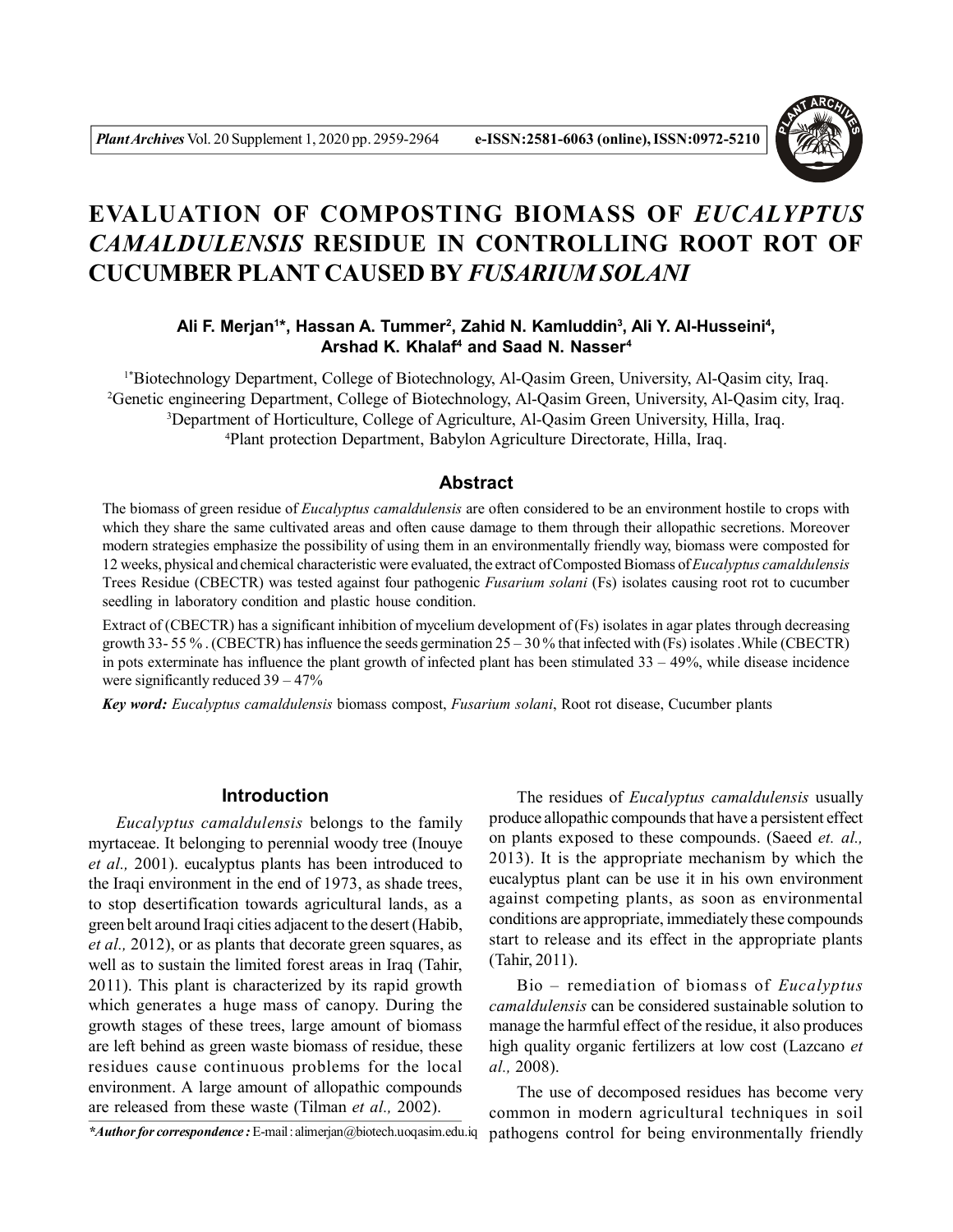| Character                   | Value    |  |
|-----------------------------|----------|--|
| pH                          | 6,35     |  |
| EC mS/cm                    | 1.23     |  |
| $OM\%$                      | 87.6     |  |
| TDS mg/l                    | 25.95    |  |
| $DO \mu s$                  | 25       |  |
| Fe $mg$ Kg <sup>-1</sup>    | 1.8      |  |
| Mn mg Kg $^{-1}$            | 4.09     |  |
| Zn mg Kg $^{-1}$            | 5.8      |  |
| Mg mg Kg $^{-1}$            | 3.466    |  |
| Cu mg $Kg^{-1}$             | 7.81     |  |
| Ni mg Kg $^{-1}$            | 1.17     |  |
| Pb<br>mg $\text{Kg}^{-1}$   | $\theta$ |  |
| N<br>mg Kg $^{-1}$          | 0.139    |  |
| $mg\overline{Kg^{-1}}$<br>P | 0.571    |  |
| mg Kg $^{-1}$<br>K          | 0.39     |  |

**Table 1:** Both Physical and chemical characteristics of the prepared (CBECTR)

Results referred to the high quality of (CBECTR).

agricultural methods of especially after growing concern about the negative impact of pesticides (Fuchs, 2002). Ferguson and Rathinasabapathi (2003) found in field experiments that the addition of green residues of eucalyptus to the soil of the field significantly reduced the germination and growth of rice seedlings.

Merjan and AL- Janabi (2015) found that leaving untreated residues of tomato plants in the field activated the pathogens causing vascular wilt of the tomato plant in the subsequent season, while decaying residues contributed to fighting the pathogens. this study was aimed to evaluating composting biomass of *Eucalyptus camaldulensis* trees residue in controlling root rot causing by *Fusarium solani*, promoting plant growth to cucumber plants.

# **Materials and Methods**

## **Composting processing**

Biomass of *Eucalyptus camaldulensis* trees residue were collected from 82 site of Hillah city of Babylon province, Iraq in July 2018. The composting material were Biomass of *Eucalyptus*

*camaldulensis* trees residue were collected from 82 site of Hillah city of Babylon province, Iraq in July 2018. The composting material were ground, the composition were ( V:V): leaves, bark from *Eucalyptus camaldulensis* trees, cow manure 5%, phosphate 0.03%, urea 0.015%. The composting systems: the static pile composting system, the moisture was check every two days for 12 weeks, the composition were ( V:V): leaves, cope filling down from *Eucalyptus camaldulensis* trees, cow manure 5%, phosphate 0.03%, urea 0.015%. The composting systems: the static pile composting system, the moisture was check every two days for 12 weeks.

## **Physical and chemical characterize of (CBECTR ).**

Temperature daily was determined, Solid – liquid extract were done then pH was determined, Electric conductivity (E.C.), total dissolved salts (TDS) and dissolved oxygen (DO) were measured, after 12 weeks selected samples were filtered and metals ions were assessment iron (Fe), manganese (Mn), zinc (Zn), magnesium (Mg), copper (Cu), nickel (Ni), potassium (K), lead (Pb), cobalt (Co), cadmium (Cd) and phosphorus



**Fig. 1:** (A) macro criteria of (Fs) colony (Left: front morphology, Right: reverse side of the colony. (B)conidiophore  $X$  400. (C) micro, meso and macro – conidia X 1000.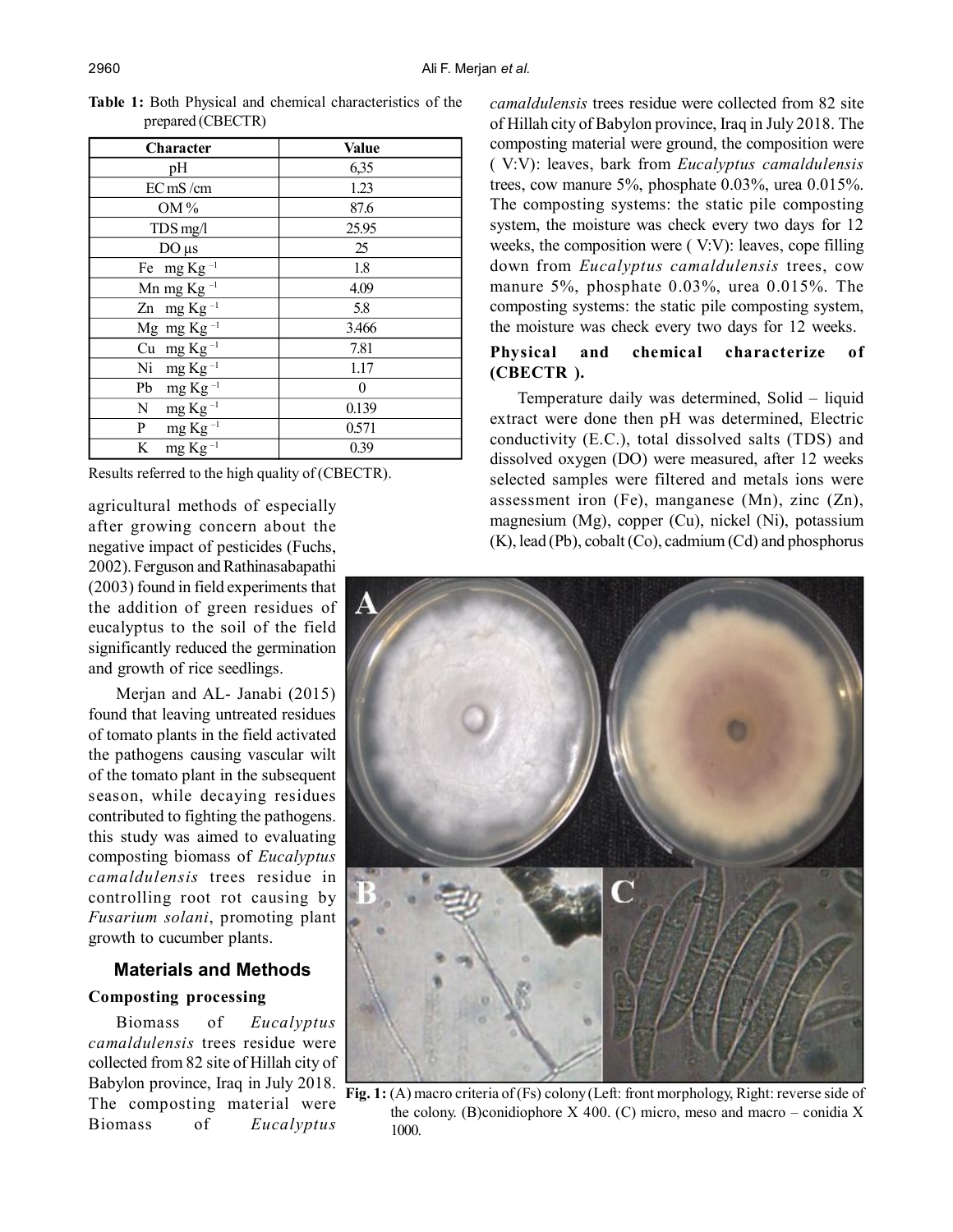(P) as described in Page et al. ( 1982 ). Buck Scientific INC 210– atomic absorption spectrophotometer (AAS) used to carried out analysis. Organic carbon and organic matter (OM) were determined using the Walkley-Black wet combustion method (Tan, 1996). Finally, compost total nitrogen content was determined using the micro-Kjeldahl technique (Nelson and Sommers, 1973).

## *Fusarium solani* **isolation and pathogenicity test**

Four deferent isolates of *Fusarium solani* (Fs) were



**Fig. 2:** effect the spores suspension  $1X10<sup>7</sup>$  of (Fs) isolates in cucumber seeds germination ratio ( % ) in Blotter paper technique.



**Fig. 3:** Effect of 10 % extract of (CBECTR) amendment to PDA media on radial mycelium growth (cm) of (FS).



Fig. 4: Effect 10% of (CBECTR) on radial growth of  $($  Fs1  $)$  isolates cm. $(A)$ Control treatment. (B) Amendment treatment.

isolated and identified by Leslie and Summerell (2006) through field visiting of distance area of Babylon Province were representing by Fs1, Fs2, Fs3 and Fs4, maintained on potato dextrose agar (PDA) plats.

Pathogenicity were tested by preparing  $1 \times 10^7$  of each isolates separately and treated sterilized cucumber seeds (*cv.* Alpha – beta) using Blotting papers technique (ISTA 2018) in four replication.

## **Inhibition growth of (Fs) by extracting (CBECTR)**

Compost extracted by mixing with tap water 1:2 ratio  $(v:v)$  in 25 $\degree$ C for 48 h, then the mixture passed through cloth cheesecloth and the extracts were sterilized by autoclaving ( Bernal-Vicente *et al*., 2008).

PDA media were prepared with a low water content. 10% of extract was amendment and the volume was completed, while control treatment was prepared without extracted CBECTR (Salemv *et al.,* 2012 ). 0.5 cm discs had been taken from fresh colonies of (Fs) isolates and inoculated in center of 9cm petri dishes which are previously poured with prepared media, then all plats were incubated at 28°C for 7 d and then diameter of colonies were measured in four replicate for each treatment.

# **Field experiment:**

Field experiment conducted in plastic house. Plastic bags were used to conducted this experiment, after being punched with many holes, their were two major group. Group A. the soil were amendment with 10% of (CBECTR). Group B. the soil had no (CBECTR) amendment, both the two groups inoculated with 1% of each (Fs) isolates separately all treatment were put in a holes in the soil and irrigated with dropping systems. Each plastic bag filled with 10 Kg of soil**,** while control treatment filled with soil only, the plastic bags with four replicates were sowed by 10 seeds of cucumber cv. alpha – beta, a week later seeds germination were calculated and a month later all plants were collected and the incidence of root

> rot and dry weight of plants were measured.

# **Statistical analysis**

All data of experiments were analyzed using least significant differences test (LSD) by analysis of variance by (GenStat) discovery edition 12.1.0.3278. 2012. software ( Charities and educational Institute, UK) to compare the means of every treatment against the control and simultaneously establish their significance  $(P < 0.05)$ .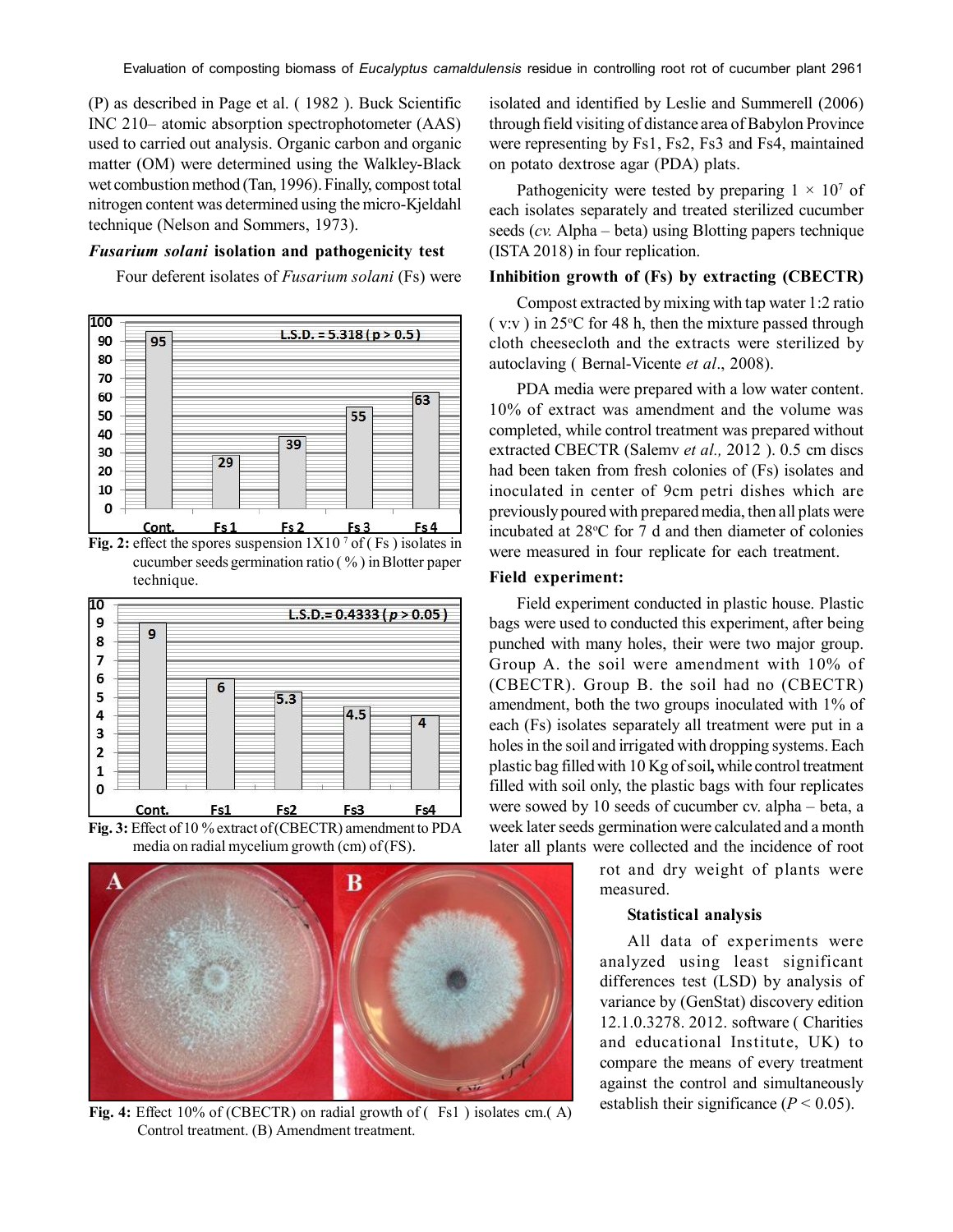

**Fig. 5:** Effect of pathogenic isolates of fungus ( Fs ) inoculated in soil with or without 10 % (CBETCR) on germination % of cucumber seeds in which they seeding in this soil.

#### **Results**

## **Physical and chemical characterize of (CBECTR)**

Table 1. revealed to the major of the physical and chemical characterization of (CBECTR) after 12 weeks of composting processing.

#### **Identification of fungus isolation**

Identification studies of isolates by light microscope and according Leslie and Summerell (2006), all are referred to *Fuasrium solani* Fig. 1.

(Fs) has wide speared in all over the world and can cause root rot for several plant crops (Leslie and Summerell, 2006).

#### **(Fs) pathogenicity test on seeds germination ratio.**

Inhibition of seeds tested germination of cucumber plant were significantly observed by spores suspension **Table 2:** Effect of pathogenic isolates of fungus ( Fs ) that inoculated in soil with or without 10 % (CBETCR) on % incidence of root rot and dry weight of cucumber seeds in which they seeding in this soil.

| Treat.               | <b>Root Rot</b>  | Dry    |
|----------------------|------------------|--------|
|                      | <b>Incidence</b> | weight |
| Fs 1                 | 53               | 1.25   |
| Fs 1+ CBECTR         | 32               | 2.10   |
| Fs2                  | 48               | 1.45   |
| Fs 2+ CBECTR         | 30               | 2.35   |
| Fs3                  | 44               | 1.55   |
| Fs 3+ CBECTR         | 29               | 2.55   |
| Fs4                  | 42               | 1.60   |
| Fs 4+ CBECTR         | 24               | 2.65   |
| Cont.                |                  | 2.85   |
| L.S.D ( $p > 0.05$ ) | 5.479            | 0.5811 |

Each number represent four replicate

 $1 \times 10^7$  of (Fs) isolates in Blotting papers technique (Fig. 2). All (Fs) isolates caused decrease of viability of germinated seeds.

As showed in Fig. 1. (Fs1) has higher incidence in seeds germination ratio inhibition then (Fs2) while (Fs4) occupied the last place. (Fs) isolates marked a satisfaction levels of pathogenicity according to the mechanisms of their genetic reformation.

### **Inhibition growth of (Fs) by extracting (CBECTR).**

(Fs) radial mycelium growth were significantly affected by 10% extracts of (CBECTR) measured by (cm), ANOVA F pr. < 0.001 (Fig. 3).

The highest decreasing in radial mycelium growth



**Fig. 6:** incidence of root rot causing by (Fs1), role of (CBECTR) to suppression disease in cucumber plants. A) Control. B) Root rot causing by (Fs1). C) Effect of 10 % (CBECTR ) in reducing disease incidence.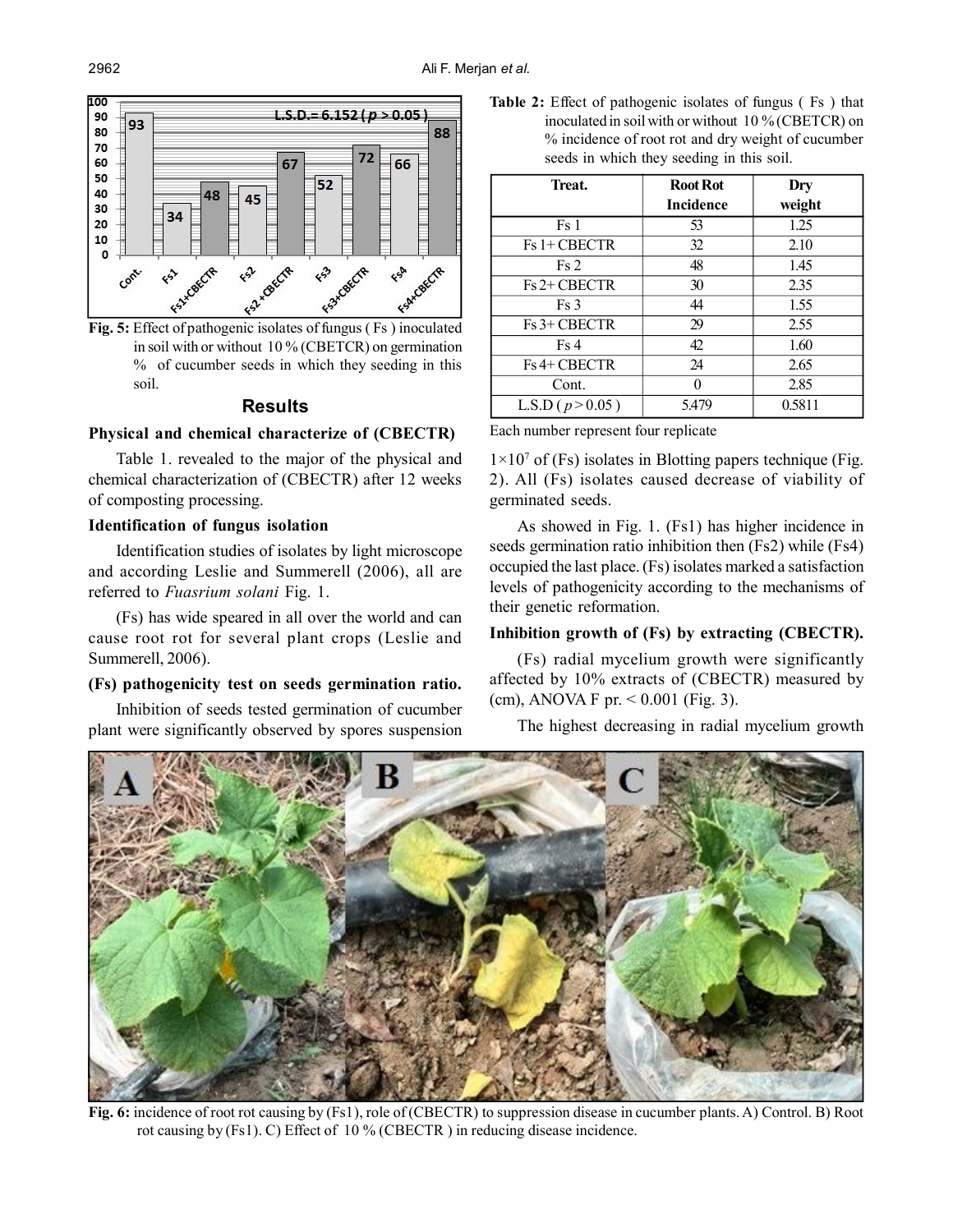was showed in isolate (Fs4) while (Fs1) was the less affecting by 10 % extracted CBECTR (Fig. 4).

#### **Field experiment:**

Results of field experiment shown in (Fig. 5). clearly revealed, that all pathogenic isolates Fungus (Fs) were significantly affected on seeds germination ratio.

Data of field experiment are confirmed to previous laboratory tests, (Fs1) has the higher effect of root rot incidence followed by (Fs2), while (Fs4) was the lowest pathogenic isolate (Table 2).

Results clearly revealed to significant impact of 10 % (CBECTR ) in reducing root rot disease incidence ( ANOVA  $Pr < 0.001$ ) for all (Fs) isolates had tasted in this experiment. In addition, 10% (CBECTR) has influence cucumber plants growth in spite of pathogenic isolates of (Fs ) Fig. 6.

## **Discussion**

This paper is concern by convert the huge mass of plant trees from harmful of material of agriculture sector which are secreting a deferent allelopathic compounds that can be causes transformation of the affected plants (Awadallah and Iman 2019), to be able to be analyzed biologically to produce high quality of natural compost can improve the plant growth and provide it with all the elements with all necessary nutrition elements (Nagar *et al.,* 2017). Biological degradation to the biomass of plant residue processing, although it takes a relatively long time, it is, the most effective among all other methods, cutting out complex technology because of safety and affective and cheap (Sinegani *et al.,* 2005).

*Fusarium solani* is one of the most soil borne fungi has varied creatures is that it caused a lot of confusion to the scientists involved in this fungus (Leslie and Summerell. 2006). There are many plant families that can infect them and cause mold symptoms. (Romberg and Davis 2007). His isolate are varied in their won virulence the isolates of this fungus has varied in their virulence, as it ranges from the non-pathogenic and then the low pathogenic incidence to the highly pathogenic, due to the pathogens that are armed with it and that are governed by the genetic makeup of each of them. (Ondøej *et al.,* 2008).

Compost ability to suppressing fungi disease to agriculture crops had been known since a long time ago (Jeanine *et al.,* 2002). chemical aspect had been postulated lick secretion antibiotic by beneficial microorganisms or activation of genes of disease resistance in plants(Hoitink and Boehm, 1999). In addition to the aforementioned, the organic matter contains microorganisms that play a role in competing with *Fusarium* root rot and suppression the disease incidence. This study confirm with Salem *et al.,* (2012) in the possibility of employing composted plant residue to undermine the impact of soil diseases, especially *Fusarium* root rot.

These results are agreement with Estrella *et al.,* (2012) of significant inhibition of mycelium development of *Fusarium oxysporum* f. sp. *melonis* by using compost of agriculture product in agar plates in laboratory condition.

Our results indicate that the (CBECTR) have strong suppressive to Fusarium root rot of cucumber plants in pots experiments, these results are confirms with Vibha and Nidhi (2014), thus, it can be concluded that the *Eucalyptus camaldulensis* bio mass residue can be converted from harmful waste to an important resource of agriculture input and effective technique to suppressive disease that caused by soil borne fungi like *Fusarium solani*, which is in line with the concept of sustainable development and environmentally friendly technologies.

## **Conclusion**

The results of this paper are clearly revealed that isolates of *Fusarium solani* are a serious threat to the production of cucumbers in Babylon Province, Iraq. It is easy to converted the biomass of green residue of *Eucalyptus camaldulensis* from accumulated substance that cause environmental damage to high quality inputs in agricultural production. The composting biomass of *Eucalyptus camaldulensis* residue (CBECTR ) clearly improves the physical and chemical properties of agricultural soils. The composting biomass of *Eucalyptus camaldulensis* residue (CBECTR ) significantly are able to suppress the pathogenicity of soil pathogens as *Fusarium solani*.

#### **References**

- Awadallah, B. Dafaallah and Iman O. EL-Towm (2019). Phytotoxic Effects of *Eucalyptus camaldulensis* Dehnh Leaves Aqueous Extracts on Seed Germination of some Cereal Crops using Probit Analysis. *International Journal of Academic Multidisciplinary Research (IJAMR),* **3(7):** Pp: 18-23.
- Estrella, S.F., M.A. Bustamante, R. Moral, M.C. Vargas-García1, M.J. López and J. Moreno (2012). *In Vitro* Control Of Fusarium Wilt Using Agro industrial Sub product-Based Compost. *Journal of Plant Pathology,* **94(1):** 59-70.
- FAO (1979). Food and Agriculture Organization Of united Nation. Eucalyptus for planting. P: 745. ISBN. 92–5 -100570- 2. Roma.
- Ferguson, J.J. and B. Rathinasabapathi (2003). Allelopathy :